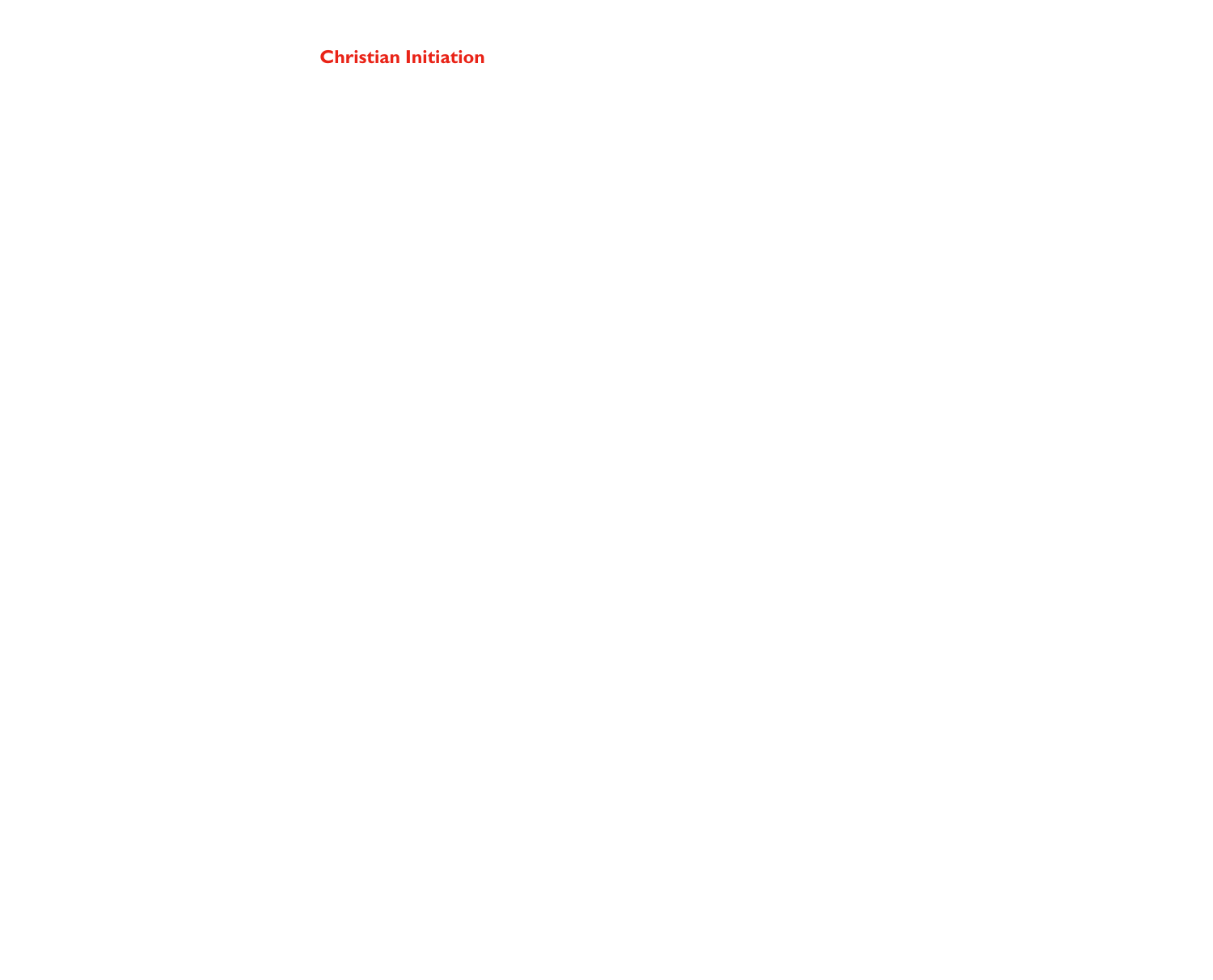# **Common Worship**

*Church House Publishing*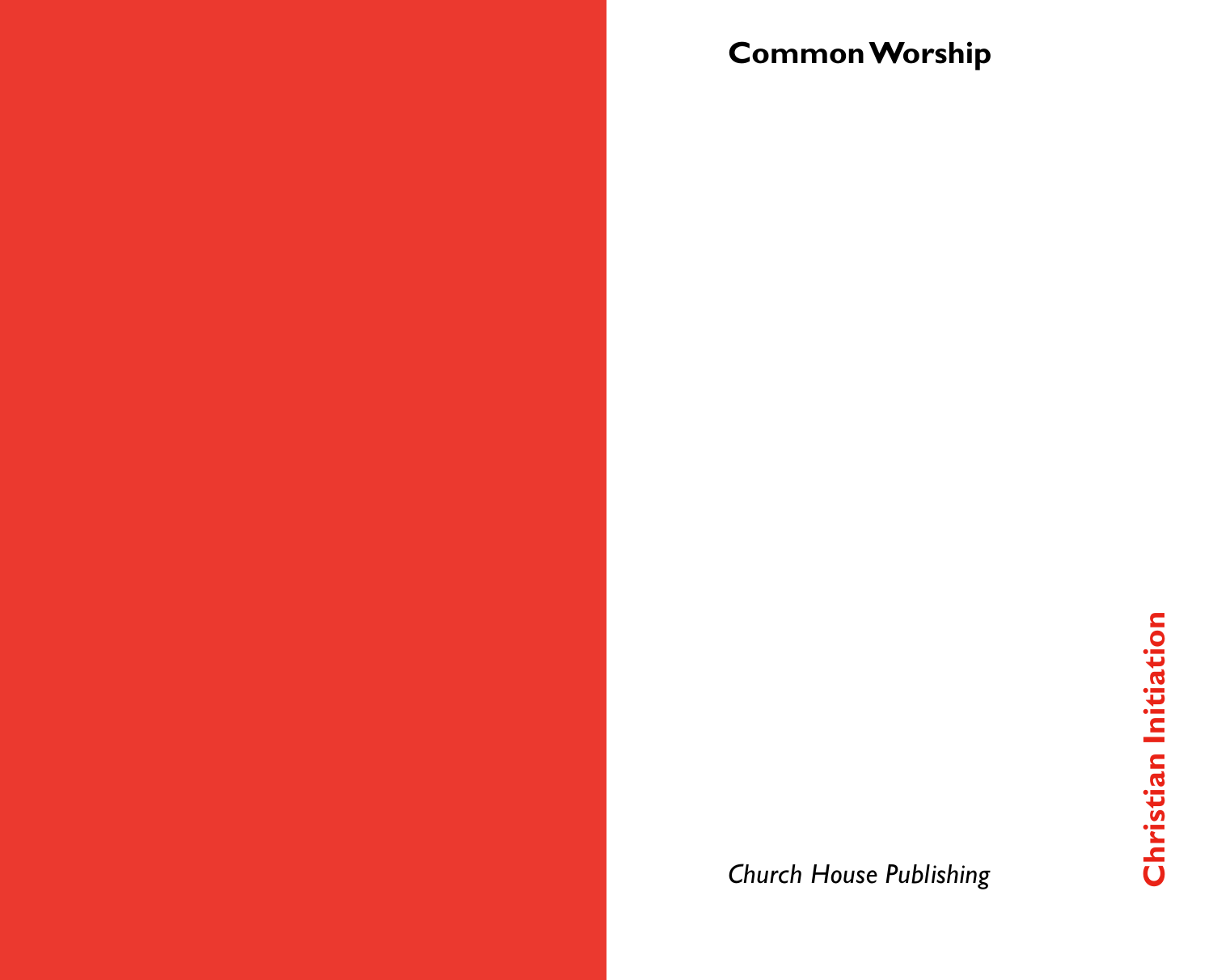Published by Church House Publishing Church House Great Smith Street London SW1P 3NZ

Copyright © *The Archbishops' Council 2006*  Index © *Meg Davies 2006* 

First published 2006

ISBN 0 7151 2102 2

All rights reserved. No part of this publication may be reproduced in any form or by any means, electronic or mechanical, including photocopying, recording, or any information storage or retrieval system, except as stated below, without written permission.

Texts for local use: the arrangements which apply to local editions of services cover reproduction on a non-commercial basis both for a single occasion and for repeated use. Details are available in the booklet *A Brief Guide to Liturgical Copyright* (see Copyright Information on page 357 for further information).

Printed and bound in the EU for Cambridge University Press on 55gsm Primapages Ivory

Typeset in Gill Sans by John Morgan studio Designed by Derek Birdsall RDI and John Morgan

#### **Contents**

- **1** Authorization
- **3** Introduction
- **15 Rites on the Way: Approaching Baptism**
- **15** Contents
- **16 Thanksgiving for the Gift of a Child**
- **29 Rites Supporting Disciples on the Way of Christ**
- **29** Contents
- **59 Baptism and Confirmation**
- **59** Contents
- **60 Holy Baptism**
- **102 Emergency Baptism**
- **106 Holy Baptism and Confirmation**
- **132 Celebration of Baptism and Confirmation within a Vigil Service**
- **150 Seasonal Provisions**
- **166 Supplementary Texts**
- **181 Rites of Affirmation: Appropriating Baptism**
- **181** Contents
- **182 Celebration after an Initiation Service outside the Parish**
- **184 Thanksgiving for Holy Baptism**
- **188 Admission of the Baptized to Communion**
- **193 A Form for the Corporate Renewal of Baptismal Vows**
- **197 Affirmation of Baptismal Faith**
- **211 Reception into the Communion of the Church of England**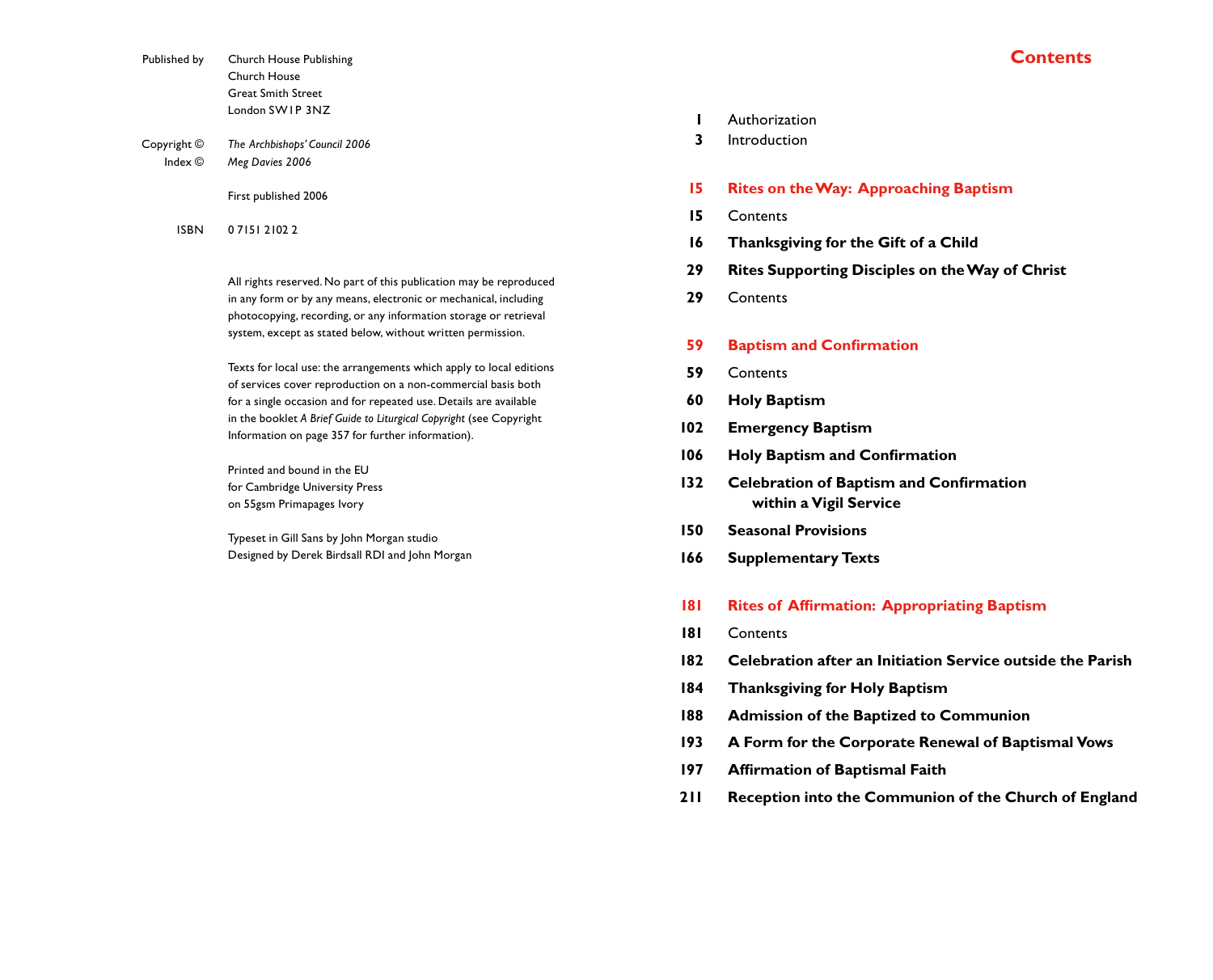#### **227 Reconciliation and Restoration: Recovering Baptism**

**227** Contents

- **228 A Corporate Service of Penitence**
- **266 The Reconciliation of a Penitent** The Reconciliation of a Penitent: Form One **274** The Reconciliation of a Penitent: Form Two **281**
- **290 A Celebration of Wholeness and Healing**
- **310** General Rules
- **311** Authorization Details

#### **313 Commentary**

- **314** Contents
- **357** Copyright Information
- **358** Acknowledgements and Sources
- **362** Index of Biblical References
- **366** General Index

# *¶ Authorization*

*Common Worship: Christian Initiation* comprises

- ¶ alternative services and other material authorized for use until further resolution of the General Synod;
- ¶ material commended by the House of Bishops; and
- ¶ an Absolution taken from *The Book of Common Prayer*, with minor variations allowable under Canon B 5.

For details, see page 311.

Canon B 3 provides that decisions as to which of the authorized services are to be used (other than occasional offices) shall be taken jointly by the incumbent and the parochial church council. In the case of occasional offices (other than Confirmation and Ordination), the decision is to be made by the minister conducting the service, subject to the right of any of the persons concerned to object beforehand to the form of service proposed.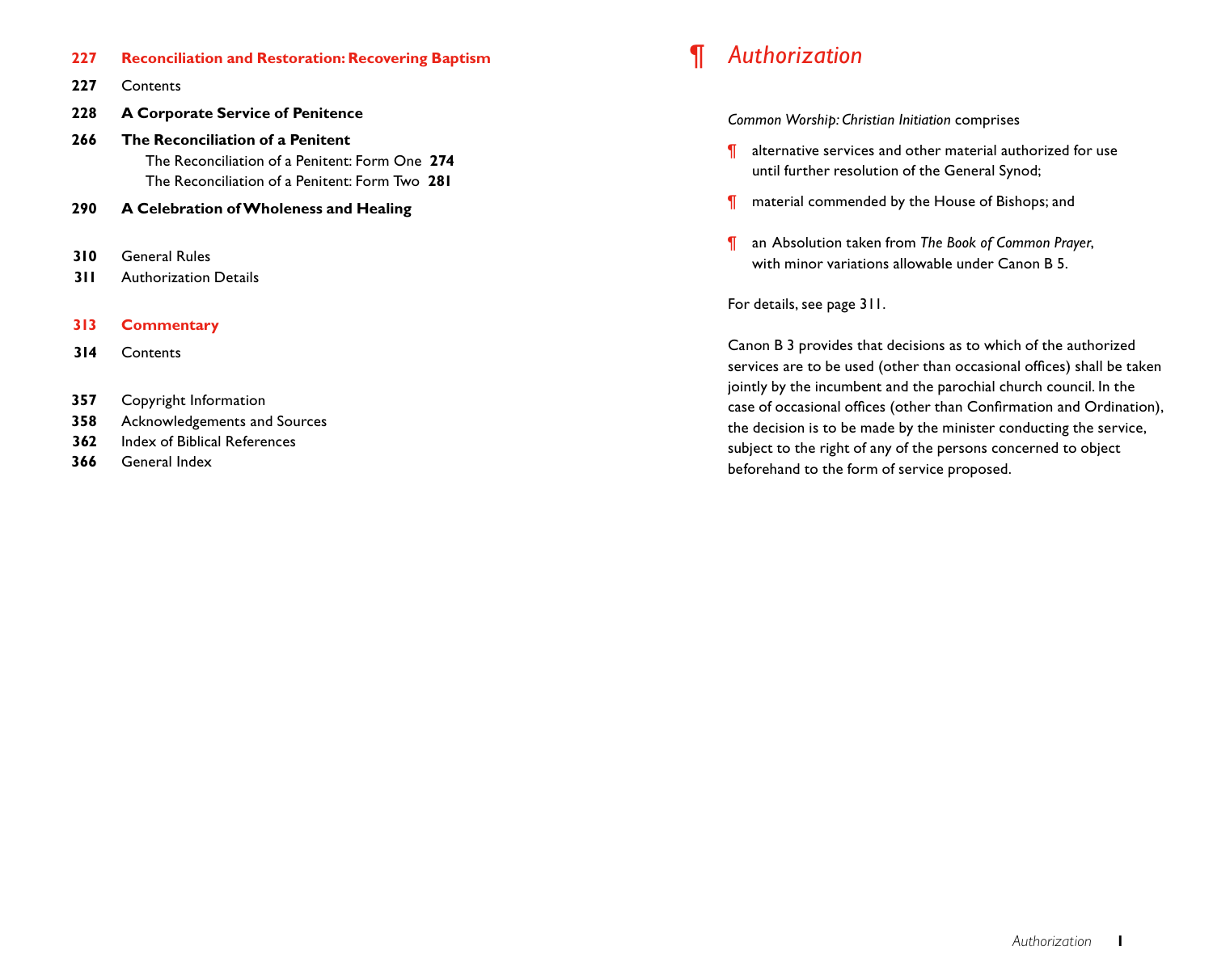# **Introduction**

These services are part of the new generation of liturgical provision in the Church of England called *Common Worship* and intended to serve the Church in its primary tasks of worship and mission.

Some of them have been published already:

- the central services of Baptism, Confirmation, Affirmation of Baptismal Faith and Reception into the Communion of the Church of England in an interim edition in 1998;
- **Thanksgiving for the Gift of a Child and A Celebration of** Wholeness and Healing in *Common Worship: Pastoral Services* in 2000; and
- **T** Thanksgiving for Holy Baptism and A Form for the Corporate Renewal of Baptismal Vows in *Common Worship: Services and Prayers for the Church of England*, also in 2000.

#### Others are new:

- Rites Supporting Disciples on the Way of Christ;
- Celebration of Christian Initiation within a Vigil Service;
- **T** Celebration after an Initiation Service outside the Parish; Thanksgiving for Holy Baptism; Admission of the Baptized to Communion; and
- **T** Reconciliation and Restoration.

They are published together in this volume because they all derive their significance in the life of the Christian community from the central importance of baptism. The underlying theology of these rites is influenced by a rediscovery of the importance and meaning of baptism which is common to many churches. They owe their shape both to a new appreciation of the ancient practice of the Church, reflected for example in *The Book of Common Prayer,* and also to fresh thinking about the nature of baptism as expressing the identity and call of the Christian community today. An important part of the preparatory work was done by a working party drawn from the Board of Mission, the Board of Education and the Liturgical Commission which in 1995 produced a report to the House of Bishops entitled *On the Way: Towards an Integrated Approach to Christian Initiation* (Church House Publishing,1995). The thinking and recommendations of that report have significantly shaped these services.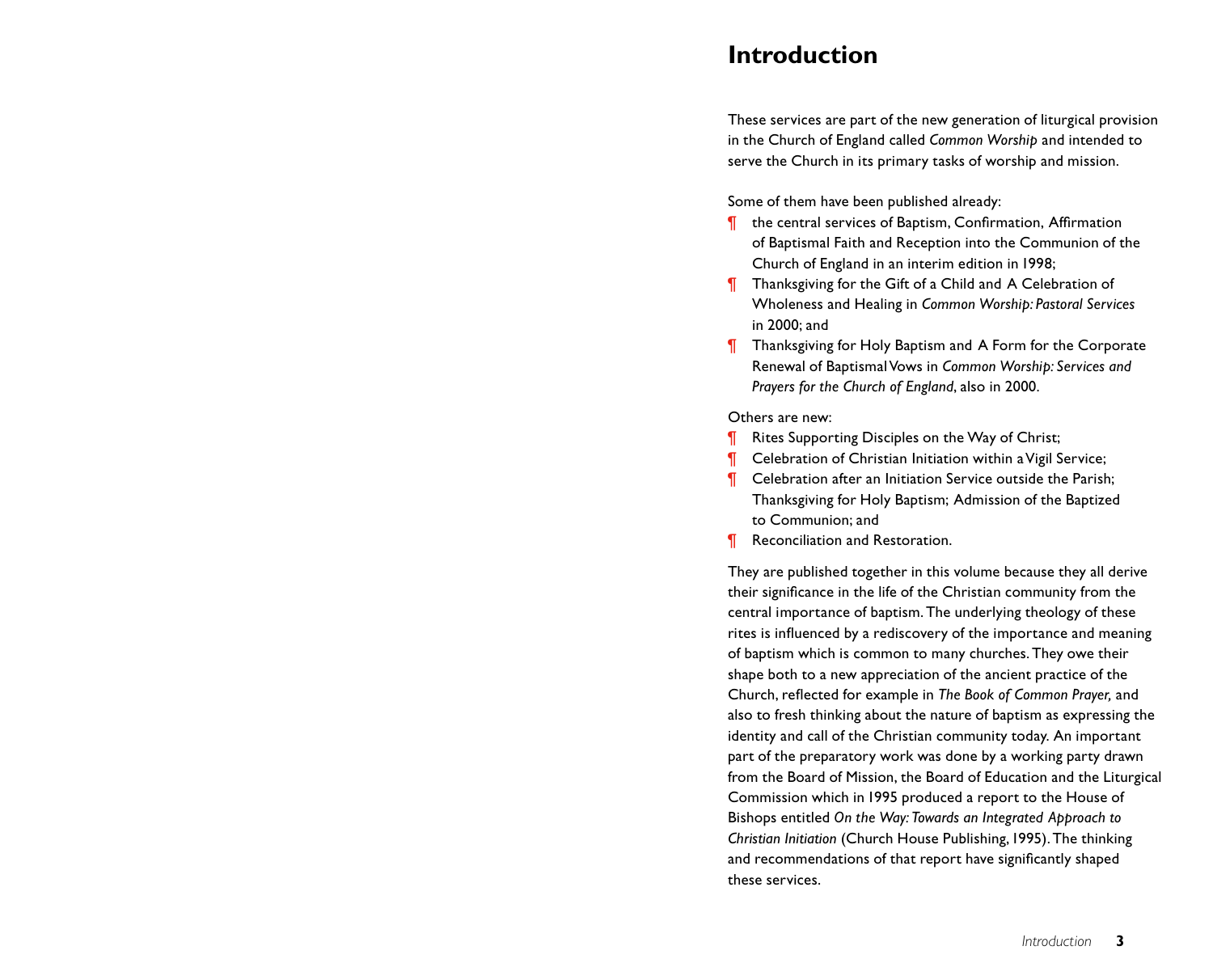## **The contents in outline**

This book contains four major groups of services:

#### *Rites on the Way: Approaching Baptism*

This group begins with Thanksgiving for the Gift of a Child and the Welcome of Those Preparing for the Baptism of Children, and then goes on to provide liturgical material to mark five key stages in the catechumenate process leading to the baptism of those old enough to answer for themselves. This material is designed to enable nurturing communities to support and encourage those young people and adults who are formally exploring the Christian faith and preparing for baptism.

#### *Baptism and Confirmation*

First in this group comes a single rite of Holy Baptism for both adults and children, together with outlines allowing for use in different circumstances (the options given are not exhaustive and other variations which comply with the rubrics and Notes are of course possible). A joint rite for Baptism and Confirmation follows. Outlines indicate how the service is ordered when there are no baptisms or when it does not form part of a celebration of Holy Communion. New here is a suggested presentation of Baptism and Confirmation within a Vigil Service during the most significant seasons for Christian initiation.The seasonal material and supplementary texts include responsive prayers and suggested readings.

#### *Rites of Affirmation: Appropriating Baptism*

These essentially pastoral provisions enable both individuals and communities to appropriate to themselves the defining role of baptism through offering an act of thanksgiving for the sacrament or through re-affirmation of commitment to the baptismal life at key points in the Christian year. A short rite for the Admission of the Baptized to Communion is also included. Services of Affirmation of Baptismal Faith and Reception into the Communion of the Church of England recognize that a person's spiritual journey does not always fall into one pattern and enable adults to renew their baptismal commitment.

#### *Reconciliation and Restoration: Recovering Baptism*

These services provide individuals with routes back into the full baptismal life of the Christian community after separation through sin or as a result of sickness. Reconciliation and Restoration are presented in such a manner that they may be celebrated in a variety of ways, publicly in the community of faith or privately with individuals. Placing this material alongside the Wholeness and Healing provision locates reconciliation firmly within the broad context of the renewal of the baptismal covenant and the prayer of the Church for healing and restoration.

The book concludes with a more detailed commentary on the material, together with answers to frequently asked questions.

## **Approaching the services of initiation**

It is important to come to these services with a fresh mind, putting aside the approaches which conditioned thinking while *The Alternative Service Book 1980* was in use.The authorized texts and the commended liturgical provision alongside them need to be seen not primarily as legal regulation but rather as a guide to a coherent celebration of the rite.

The canonical expectation (Canon B 21) is that baptism takes place within the course of public worship on Sunday.Within that, there are many possibilities, and these services provide structures for baptism and associated celebrations of stages on the way to baptism and along the continuing Christian journey to take place in various contexts. These might include not only the regular celebration of Holy Communion or A Service of the Word, but also a significant celebration of Baptism as the main service of the day.

Baptism as the culmination of an accompanied journey of exploration and enquiry (the catechumenate model) is increasingly the pattern for parish strategies for mission and evangelism. The new Rites on the Way preface the authorized Initiation Services and provide liturgical material both to mark the stages in this journey and to assist in the appropriation of the patterns of belief, prayer and behaviour which characterize the baptismal life. The extended period of preparation for baptism implied by this model is most easily and appropriately celebrated by the whole community when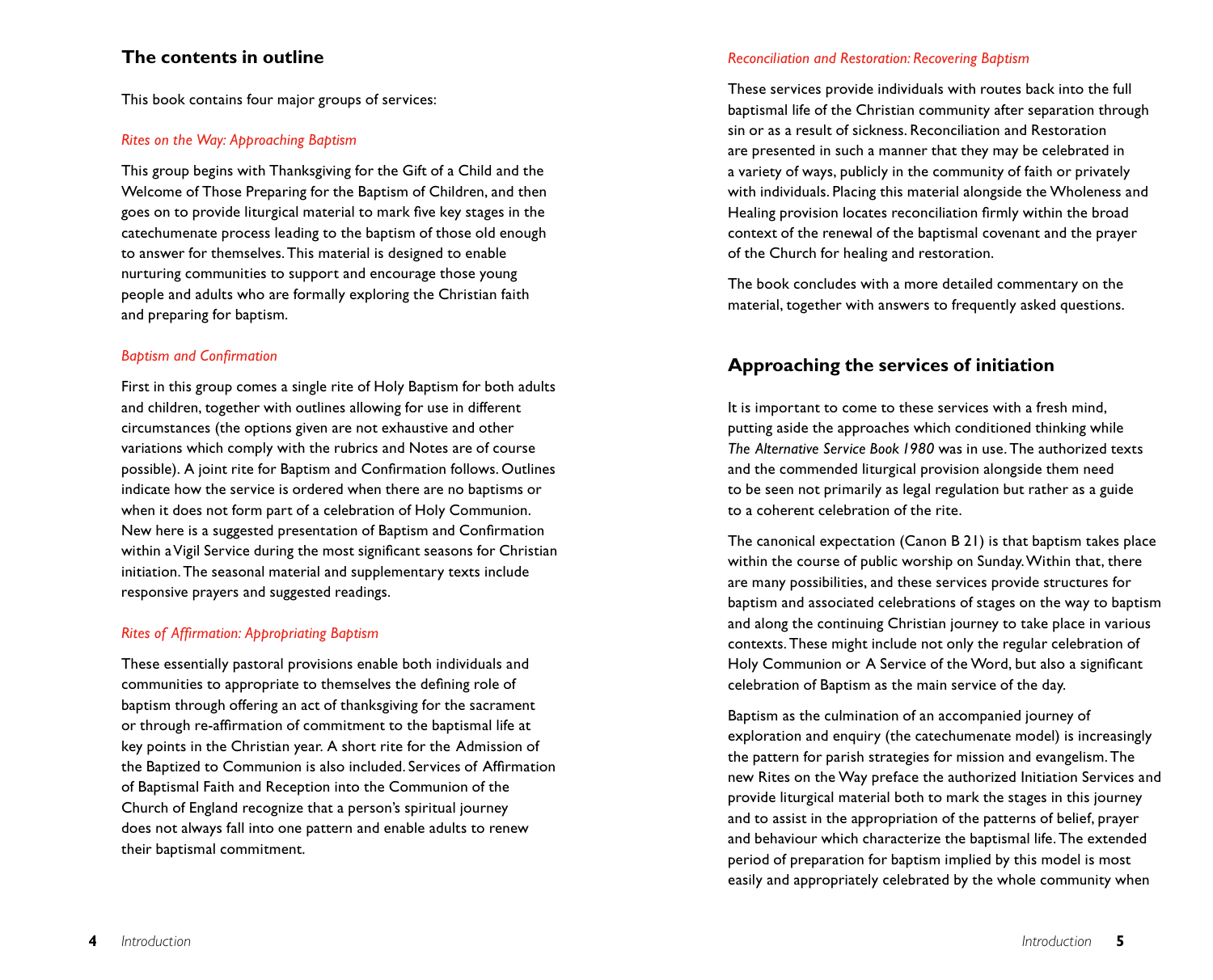placed within particular seasonal sections of the cycle of the Christian year. These favoured times for baptism – Epiphany / Baptism of Christ, Easter / Pentecost and All Saints' tide – are provided with special liturgical resources and the commentary at the end of this volume shows how the stages of preparation for initiation can best be fitted into the weeks leading up to each great baptismal celebration.

#### *Understanding the dramatic flow*

In a service of Baptism (or of Baptism and Confirmation) the Church proclaims what God has done for his people in Christ and offers us a way of entering that movement from darkness to light, from death to life, from being self-centred to being God-centred. This dramatic movement is at the heart of the service and needs to be brought out in the way it is presented, not just by reading out a series of texts. Sometimes the rich biblical imagery of the texts will resonate with people's experience, but the heart of the celebration of baptism – what really matters to those who may not pick up the verbal nuances – is what is done.

At the start of the service, the greeting is followed by an opportunity to express thanksgiving. The Liturgy of the Word and the sermon are an opportunity to set the story of what God has done in Christ alongside our own story – to explore both the points of convergence and of difference. The presentation of the candidates and their welcome by the congregation acknowledges a shared responsibility for their growth in faith and flows naturally into a solemn renunciation of evil and the expression of the desire to follow Christ. At this stage, the candidates are identified with the believing community and reminded of the cost of discipleship by receiving the sign of the cross, the badge of the pilgrim community on the journey of faith.

In this pilgrim faith, the community journeys to the font. The candidates express their longing for the transforming grace of God's Holy Spirit in the Prayer over the Water, and identify with the community's profession of faith as they say the Creed together. Then, supported by the community, each candidate steps alone (or is carried) to the waters to be baptized in a lonely yet corporate embracing of Christ's dying and rising. Alone, we pass from death to life, leaving sin and self drowned in the waters, from which we rise to a new life that is Christ's and shared with all the baptized.

What is the new life like? It is a life directed and empowered by the Spirit, who overshadowed lesus as he came up from the waters of baptism. As candidates emerge from the waters, they may be clothed – putting on Christ – and anointed as a sign of their belonging with all the baptized in the royal priesthood of God's holy people. At this point in the service, they may hear a commission or charge to live out the baptized life. They then take their place in the Church through participation in the prayers of intercession and in the action of the Eucharist.

But the life of the baptized is not only what takes place in worship. It is about living out our common life in Christ in and for the community in which we are set. At the end of the service, the commission may be used if it has not been heard earlier and the newly baptized are sent out with a lighted candle, as a sign of the Church's commitment to mission: 'Shine as a light in the world to the glory of God the Father.'

#### *Planning the service*

The first matter to be determined is the placing of an Initiation Service within the context of the cycles of celebration that make up the Christian year. This is particularly important if the 'staged rites' model of Rites on the Way is to be adopted.Various seasonal patterns are proposed. Pre-eminent is the classical Paschal pattern which begins the journey on the First Sunday of Lent and culminates at Easter in baptism followed by Re-affirmation and the Sending Out at Pentecost.Two other patterns are proposed: one focusing on the Epiphany and the Baptism of Christ and one on All Saints' Day.

Once this timing and the underlying structures of the rites are clear, attention must be given to the practical questions surrounding the action. It is necessary to give careful and imaginative thought to the setting and to the use of appropriate music and symbol. The generosity and transforming character of the gospel of Jesus Christ need to be clear in the way the service is laid out and celebrated.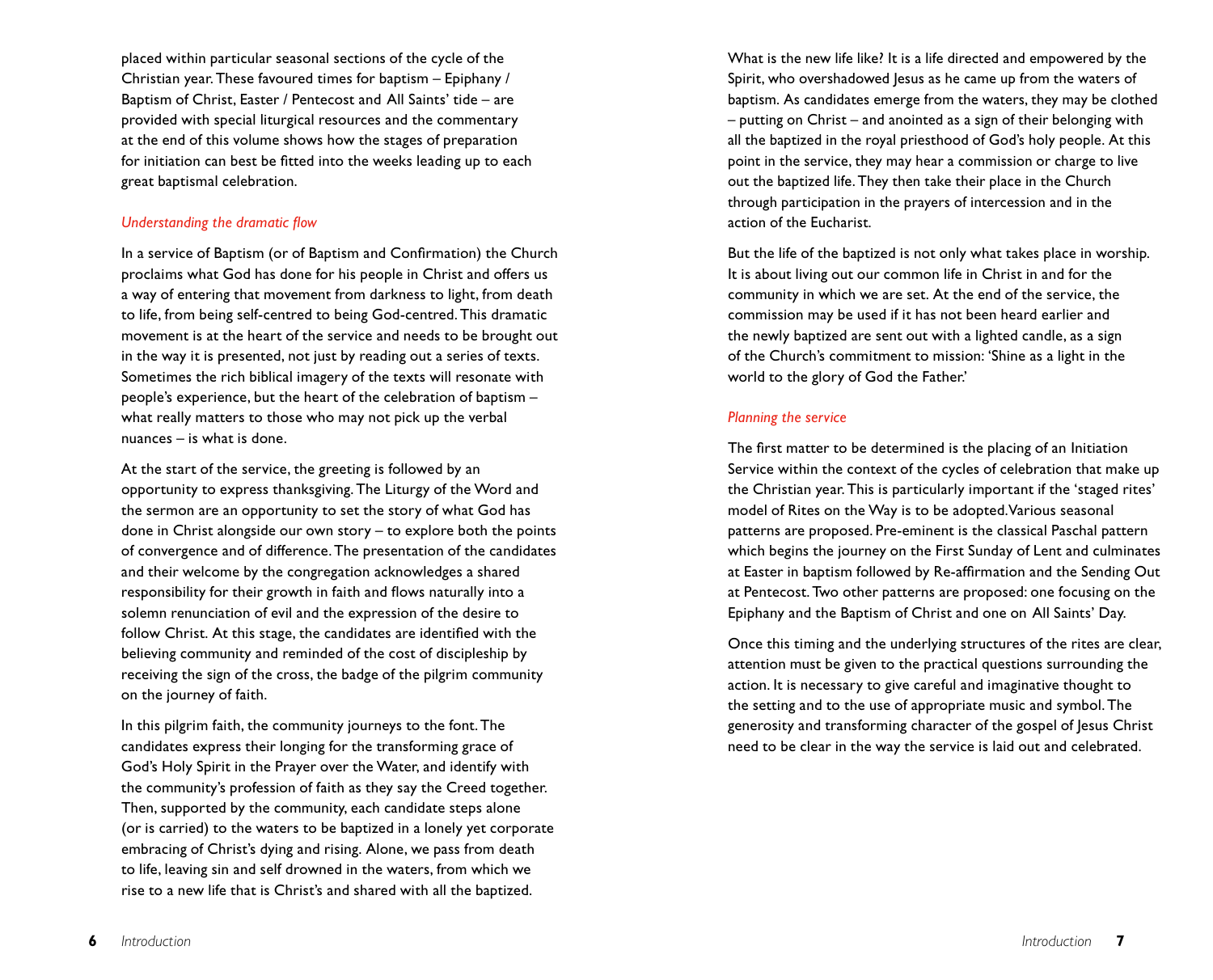It is essential therefore to read not just the authorized text, but also the surrounding material:

- ¶ *Service structure* this gives an overview of the structure and flow of the service.
- ¶ *Notes* these set out the basic rules and understandings which govern the services. They make clear some of the possible ways the services can be used or presented.
- ¶ *Rubrics* these explain how the action is to be carried out and indicate when choices and options are available.
- ¶ *The words of the services themselves* spoken material has many different functions in a liturgical rite; understanding these will affect how words are spoken and presented.
- ¶ *Seasonal material, supplementary texts and resources* these make available additional material for particular occasions, pastoral circumstances or liturgical seasons, which highlight different aspects of the rich variety of baptismal images in the Bible.
- ¶ *Outlines* these show how the main services can be used in particular circumstances or where combined with other authorized services. Only some of these possibilities are printed out in full in this book.

## **The significance of baptism for the Church**

These services are influenced by older traditions reflected in *The Book of Common Prayer* as well as by continued thinking in the Church that wishes to place baptism at the heart of Christian life and mission. Three themes in particular stand out in these services.

#### *Faith as process*

The celebration of baptism should not be seen in isolation from the journey to faith in Christ. This journey is itself a process of discovery and transformation within a community. A baptism service must therefore help candidate and congregation discover each other as partners within a common adventure of faith.Within this mutual journey the service has an inner logic, a movement from welcome and renunciation through to the candidate's identification with the people of God in a common faith and in shared activities of prayer, eucharist and mission.

Those who have prepared these services have paid particular attention to a call from the Anglican Communion to reintegrate mission and sacramental practice:

The journey into faith involves a process that includes awareness of God, recognition of God's work in Christ, entering into the Christian story through the scriptures, turning to Christ as Lord, incorporation into the body of Christ, nurture within the worshipping community, and being equipped and commissioned for ministry and mission within God's world. An adequate practice of baptism will recognize all these dimensions and will enable the church to play its full part in accompanying people on this journey.

*International Anglican Liturgical Consultation, Toronto 1991*

The renewal of baptismal practice is an integral part of mission and evangelism. In these services the whole Church is challenged to engage in generosity and seriousness with all those who are seeking new life in Jesus Christ.

Rites on the Way, Affirmation and Reception, and the new postbaptismal services surround the core rites of Baptism and Confirmation with the necessary liturgical provision to realize this vision more fully. They are designed to support the journey of both adults and children to faith in Jesus Christ within the community of the Church.

#### *Journey, story, pattern*

In the spiritual formation of a new Christian there needs to be a healthy interaction between three aspects of the Christian life: *journey,story* and *the Way*.

*Journey* is a major image in the narrative of Scripture from the call of Abraham through to the itinerant ministry of Jesus and beyond. As an image of human life and of the passage to faith it allows both for the integration of faith and human experience and also for the necessity of change and development.

Closely related to journey is the importance in human and Christian experience of *story*. It is significant that the story of Paul's conversion is told three times in the book of Acts: Christian formation must allow an individual's story to be heard and to find its place within the unfolding story of faith as it appears in the Church and in the Scriptures.